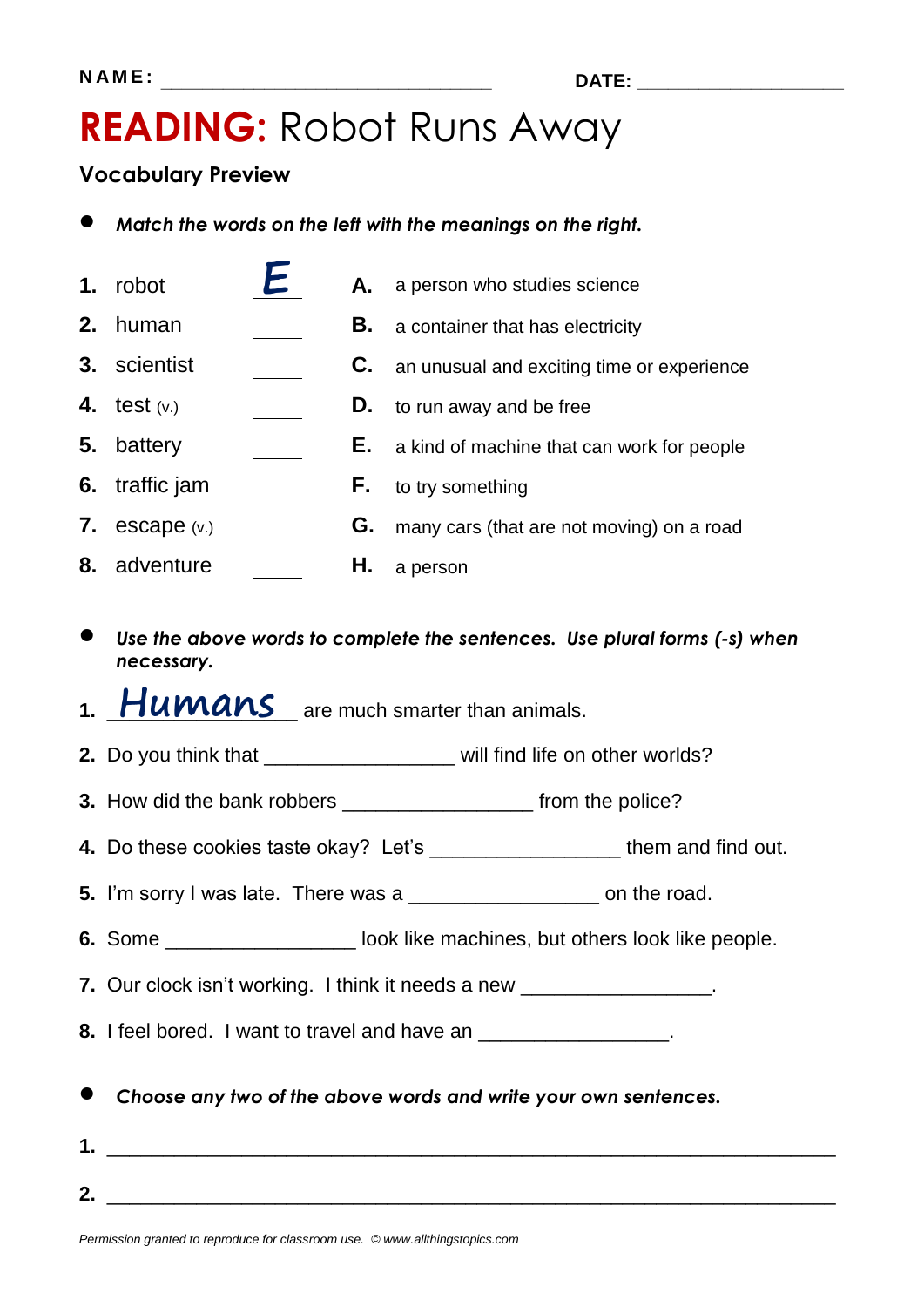**N A M E : \_\_\_\_\_\_\_\_\_\_\_\_\_\_\_\_\_\_\_\_\_\_\_\_\_\_\_\_\_\_\_\_ DATE: \_\_\_\_\_\_\_\_\_\_\_\_\_\_\_\_\_\_\_\_**

**READING**  Topic: Science & Technology

# Robot Runs Away



Are **robots<sup>1</sup>** really happy to work for **humans**<sup>2</sup>? Recently, a robot ran away to be free. **Scientists<sup>3</sup>** in the Russian city of Perm tested a new, smart robot called "Promobot". Someone forgot to close the door to the **testing<sup>4</sup>** area. A robot went through the door and it traveled about 165 feet (50 meters) when its **batteries<sup>5</sup>** died. Russian Channel 5 TV shows the robot stopped in the middle of a roadway. It caused a **traffic jam<sup>6</sup>** . Scientists later came to get the robot after about 50 minutes. Oleg Kivokurtsev, who works at the testing center, said, "Our engineer drove onto the testing ground and forgot to close the gates. So the robot **escaped<sup>7</sup>** and went on his little **adventure<sup>8</sup>** ." No one was hurt.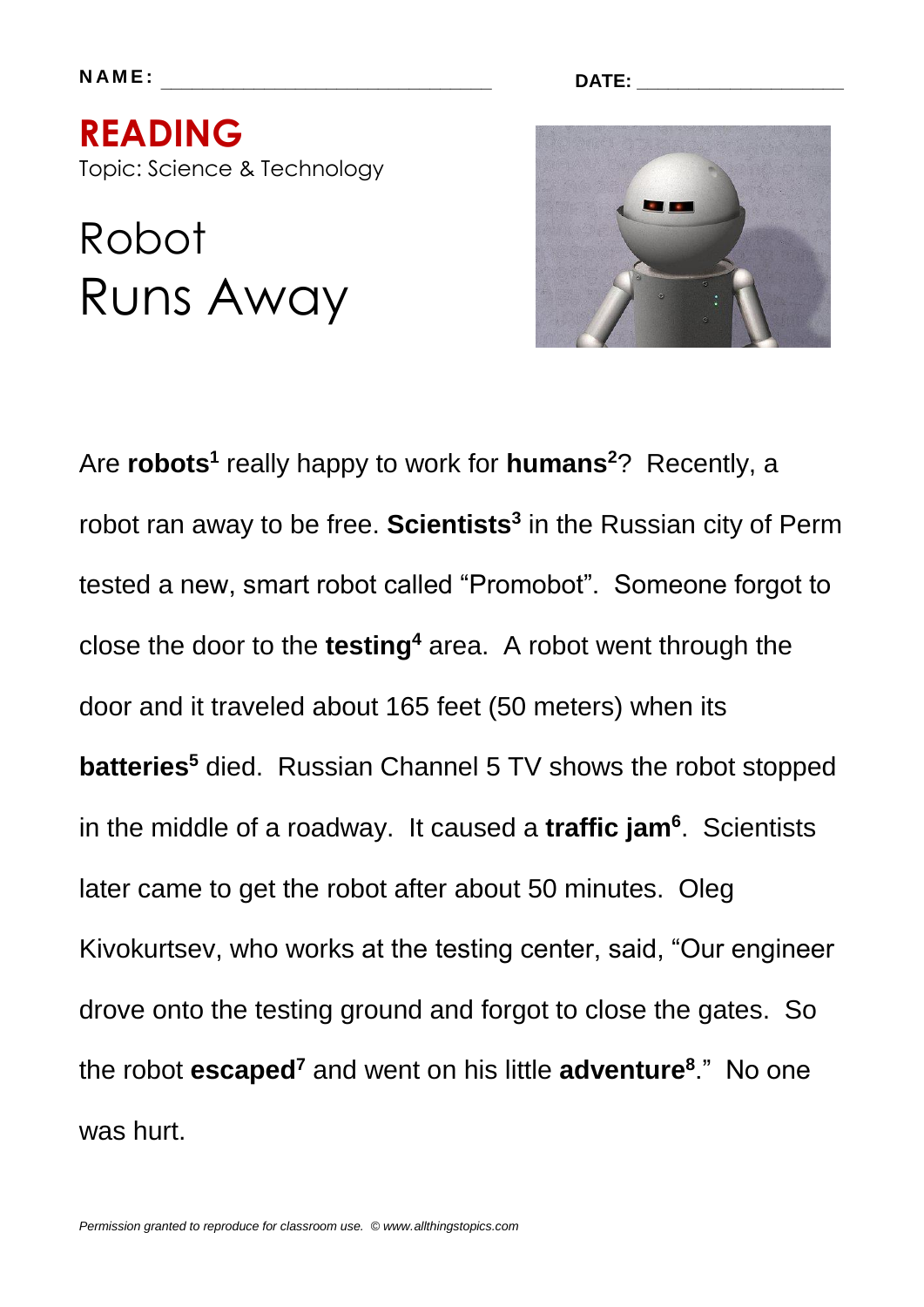**N A M E : \_\_\_\_\_\_\_\_\_\_\_\_\_\_\_\_\_\_\_\_\_\_\_\_\_\_\_\_\_\_\_\_ DATE: \_\_\_\_\_\_\_\_\_\_\_\_\_\_\_\_\_\_\_\_**

## **READING Grammar Practice**

## Robot Runs Away



**(1)\_\_\_\_\_** robots really happy to work for humans? Recently, a robot **(2)\_\_\_\_\_** away to be free. **(3)\_\_\_\_\_** in the Russian city of Perm tested a new, smart robot called "Promobot". Someone forgot to **(4)\_\_\_\_\_** the door to the testing area. A robot went **(5)\_\_\_\_\_** the door and it traveled about 165 feet (50 meters) when its batteries died. Russian Channel 5 TV shows **(6)\_\_\_\_\_** robot stopped **(7)\_\_\_\_\_** the middle of a roadway. It caused a traffic jam. Scientists later **(8)** to get the robot after about 50 minutes. Oleg Kivokurtsev, who **(9)\_\_\_\_\_** at the testing center, said, "Our engineer **(10)\_\_\_\_\_** onto the testing ground and forgot to **(11)\_\_\_\_\_** the gates. So the robot escaped and went on his little adventure." No one **(12)\_\_\_\_\_**  hurt.

| 1.             | 5.          | 9.          |
|----------------|-------------|-------------|
| $(A)$ Is       | (A) through | (A) working |
| (B) Are        | $(B)$ on    | (B) work    |
| $(C)$ Do       | (C) between | (C) works   |
| 2.             | 6.          | 10.         |
| $(A)$ ran      | $(A)$ the   | (A) drive   |
| $(B)$ run      | $(B)$ an    | (B) drove   |
| (C) running    | $(C)$ any   | (C) drives  |
| 3.             | 7.          | 11.         |
| (A) Scientist  | $(A)$ on    | (A) closing |
| (B) Science    | $(B)$ in    | (B) close   |
| (C) Scientists | $(C)$ at    | (C) closed  |

*Permission granted to reproduce for classroom use. © www.allthingstopics.com*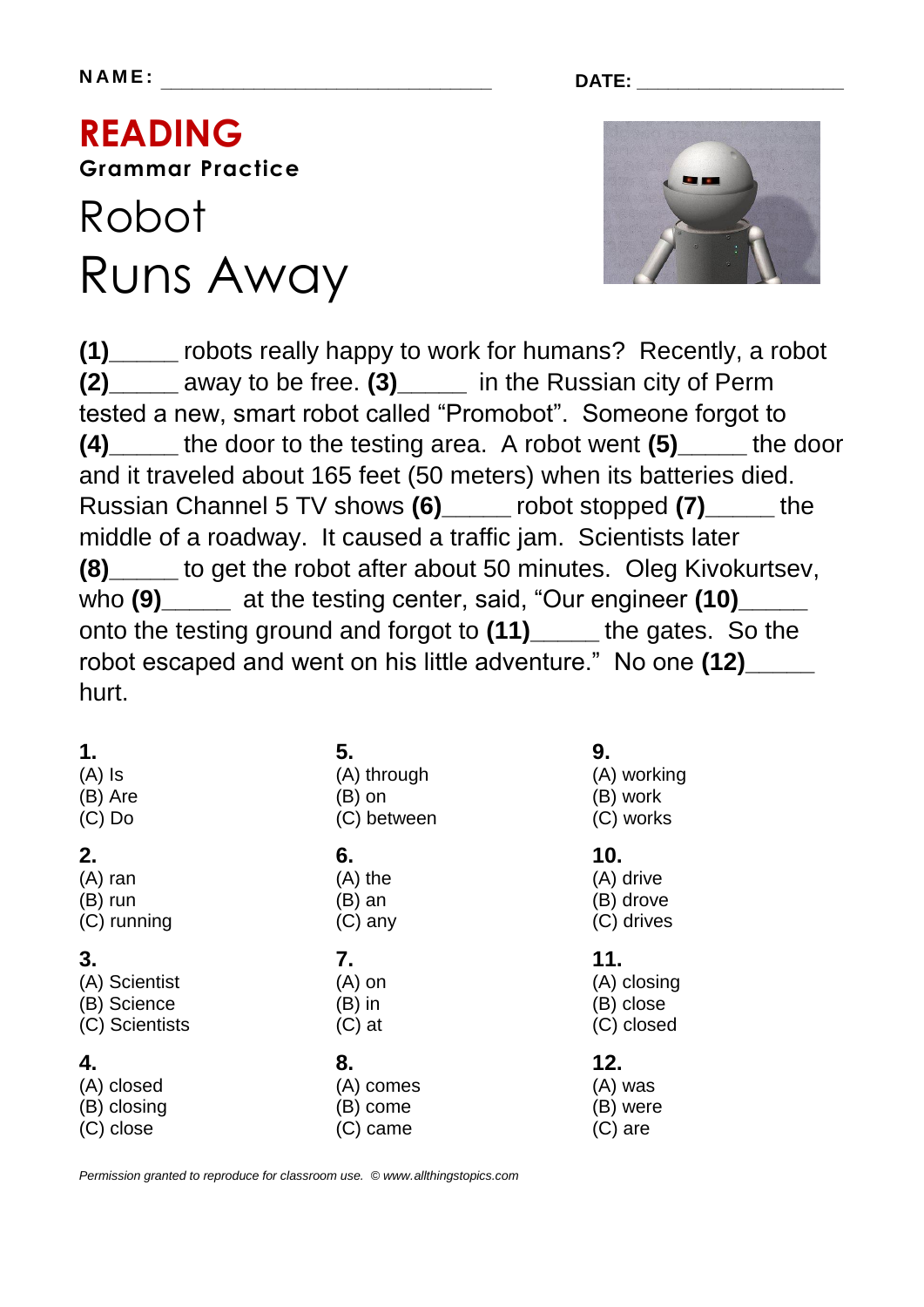## **READING:** Robot Runs Away

### **How Much Do You Understand?**

- *According to the article, write 'T' (True) or 'F' (False) next to each statement.*
- **1.** The robot wanted to go to Russia.
- **2.** The robot was smart.
- **3.** The robot was on Russian TV.
- **4.** The robot almost died when a car hit it.
- **5.** The robot was free for almost an hour.
- **6.** The robot hurt one person.

### **Discuss**

- *Discuss the following questions with your classmates.*
- **1.** Do you think the robot ran away because it was unhappy? Why? / Why not?
- **2.** Do you think robots are dangerous? Why? / Why not?
- **3.** Would you like to have your own robot at home? Why? / Why not?

#### **Write**

 *Choose one of the above discussion questions. Write a short paragraph to answer it.*

\_\_\_\_\_\_\_\_\_\_\_\_\_\_\_\_\_\_\_\_\_\_\_\_\_\_\_\_\_\_\_\_\_\_\_\_\_\_\_\_\_\_\_\_\_\_\_\_\_\_\_\_\_\_\_\_\_\_\_\_\_\_\_

\_\_\_\_\_\_\_\_\_\_\_\_\_\_\_\_\_\_\_\_\_\_\_\_\_\_\_\_\_\_\_\_\_\_\_\_\_\_\_\_\_\_\_\_\_\_\_\_\_\_\_\_\_\_\_\_\_\_\_\_\_\_\_

\_\_\_\_\_\_\_\_\_\_\_\_\_\_\_\_\_\_\_\_\_\_\_\_\_\_\_\_\_\_\_\_\_\_\_\_\_\_\_\_\_\_\_\_\_\_\_\_\_\_\_\_\_\_\_\_\_\_\_\_\_\_\_

\_\_\_\_\_\_\_\_\_\_\_\_\_\_\_\_\_\_\_\_\_\_\_\_\_\_\_\_\_\_\_\_\_\_\_\_\_\_\_\_\_\_\_\_\_\_\_\_\_\_\_\_\_\_\_\_\_\_\_\_\_\_\_

\_\_\_\_\_\_\_\_\_\_\_\_\_\_\_\_\_\_\_\_\_\_\_\_\_\_\_\_\_\_\_\_\_\_\_\_\_\_\_\_\_\_\_\_\_\_\_\_\_\_\_\_\_\_\_\_\_\_\_\_\_\_\_

\_\_\_\_\_\_\_\_\_\_\_\_\_\_\_\_\_\_\_\_\_\_\_\_\_\_\_\_\_\_\_\_\_\_\_\_\_\_\_\_\_\_\_\_\_\_\_\_\_\_\_\_\_\_\_\_\_\_\_\_\_\_\_

\_\_\_\_\_\_\_\_\_\_\_\_\_\_\_\_\_\_\_\_\_\_\_\_\_\_\_\_\_\_\_\_\_\_\_\_\_\_\_\_\_\_\_\_\_\_\_\_\_\_\_\_\_\_\_\_\_\_\_\_\_\_\_

*Permission granted to reproduce for classroom use. © www.allthingstopics.com*